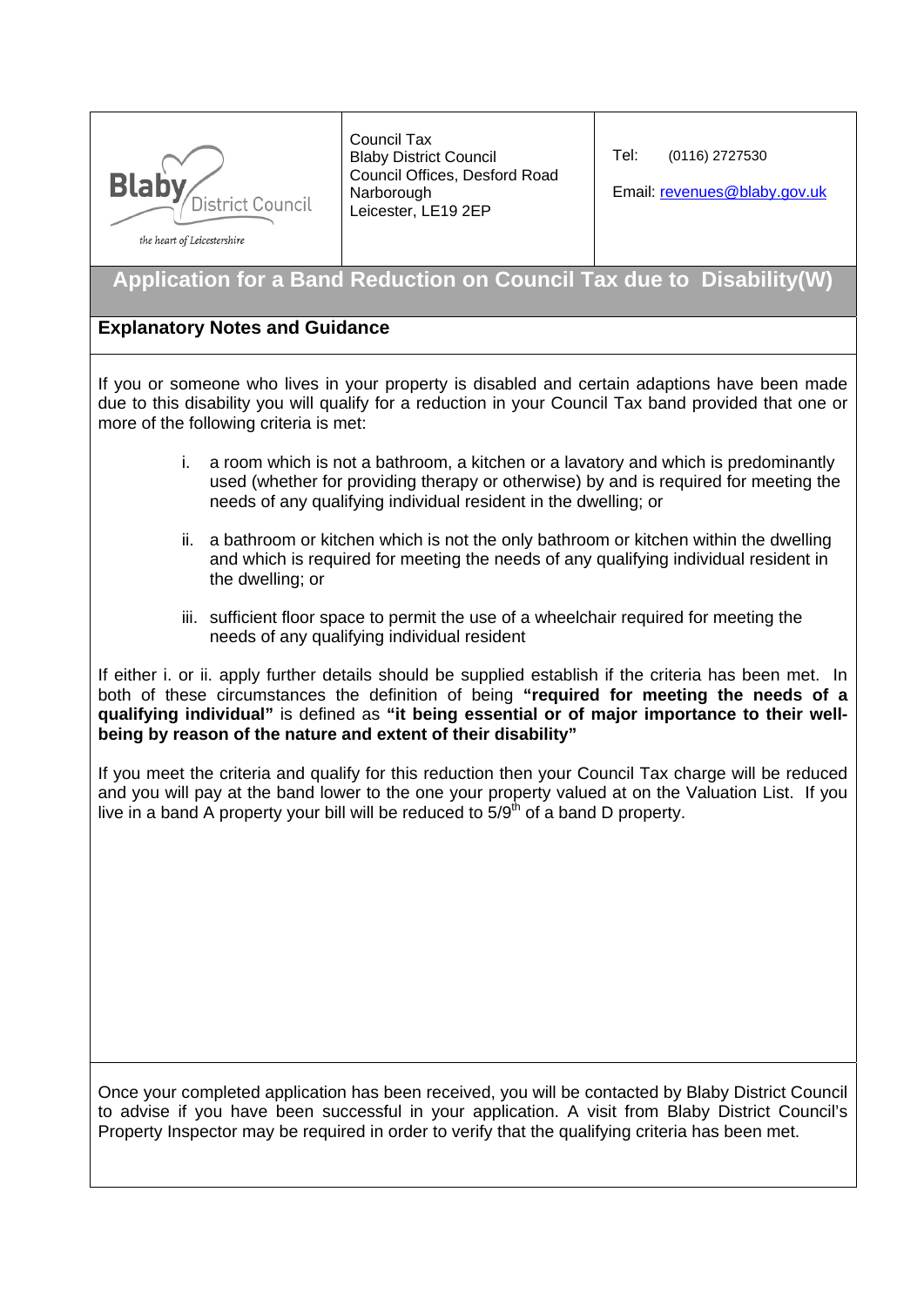| All sections of this form must be completed. Please check that you meet the defined criteria<br>before you complete this application form.                                                                                                       |  |  |  |
|--------------------------------------------------------------------------------------------------------------------------------------------------------------------------------------------------------------------------------------------------|--|--|--|
| <b>Section A</b>                                                                                                                                                                                                                                 |  |  |  |
| Name(s) of Liable Person(s):                                                                                                                                                                                                                     |  |  |  |
| Name(s) of Person(s) application is being made in respect of:                                                                                                                                                                                    |  |  |  |
| <b>Address of Property:</b>                                                                                                                                                                                                                      |  |  |  |
| Post Code:                                                                                                                                                                                                                                       |  |  |  |
| Contact telephone number:                                                                                                                                                                                                                        |  |  |  |
| Email address:                                                                                                                                                                                                                                   |  |  |  |
|                                                                                                                                                                                                                                                  |  |  |  |
| <b>Section B</b>                                                                                                                                                                                                                                 |  |  |  |
| <b>Grounds for Application:</b>                                                                                                                                                                                                                  |  |  |  |
| Is there:                                                                                                                                                                                                                                        |  |  |  |
| a room which is not a bathroom, a kitchen or a lavatory and which is predominantly used<br>Ι.<br>(whether for providing therapy or otherwise) by and is required for meeting the needs of<br>any qualifying individual resident in the dwelling. |  |  |  |
| No<br><b>Yes</b>                                                                                                                                                                                                                                 |  |  |  |
|                                                                                                                                                                                                                                                  |  |  |  |
|                                                                                                                                                                                                                                                  |  |  |  |
|                                                                                                                                                                                                                                                  |  |  |  |
|                                                                                                                                                                                                                                                  |  |  |  |
| <b>Inspector Checked - Meets discount criteria?</b>                                                                                                                                                                                              |  |  |  |
| Yes<br>No                                                                                                                                                                                                                                        |  |  |  |
|                                                                                                                                                                                                                                                  |  |  |  |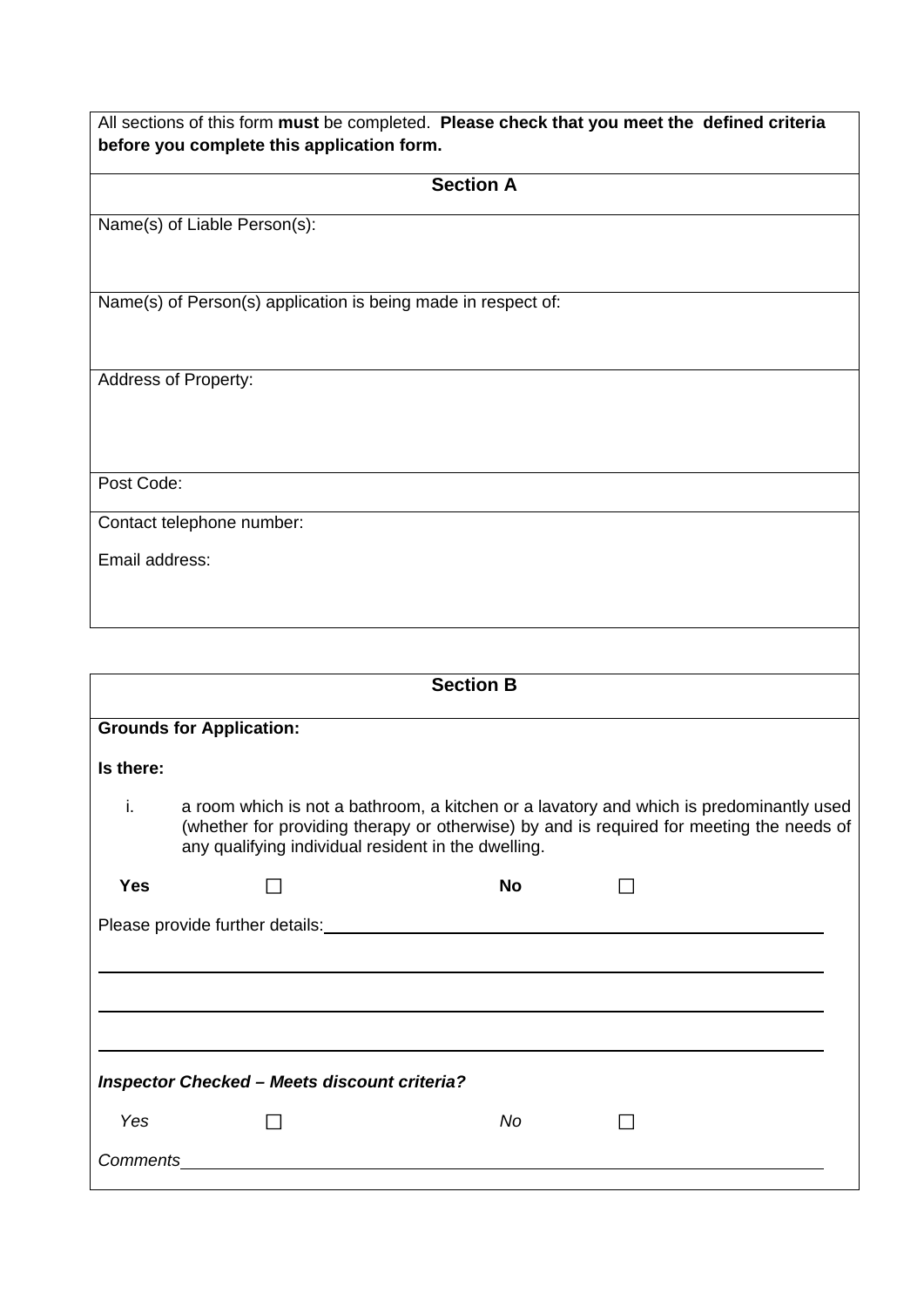| ii.                                                 | a bathroom or kitchen which is not the only bathroom or kitchen within the dwelling and<br>which is required for meeting the needs of any qualifying individual resident in the<br>dwelling. |           |  |  |  |
|-----------------------------------------------------|----------------------------------------------------------------------------------------------------------------------------------------------------------------------------------------------|-----------|--|--|--|
| <b>Yes</b>                                          |                                                                                                                                                                                              | No        |  |  |  |
| <b>Inspector Checked – Meets discount criteria?</b> |                                                                                                                                                                                              |           |  |  |  |
| Yes                                                 |                                                                                                                                                                                              | No        |  |  |  |
| <b>Comments</b>                                     |                                                                                                                                                                                              |           |  |  |  |
| iii.                                                | sufficient floor space to permit the use of a wheelchair required for meeting the needs of<br>any qualifying individual resident                                                             |           |  |  |  |
| <b>Yes</b>                                          |                                                                                                                                                                                              | <b>No</b> |  |  |  |
| <b>Inspector Checked – Meets discount criteria?</b> |                                                                                                                                                                                              |           |  |  |  |
| Yes                                                 |                                                                                                                                                                                              | No        |  |  |  |
| Comments                                            |                                                                                                                                                                                              |           |  |  |  |

| <b>Section C</b>                                                                                                                                                                 |  |  |  |  |
|----------------------------------------------------------------------------------------------------------------------------------------------------------------------------------|--|--|--|--|
| Please state below the date the date that the qualifying criteria for the discount have been<br>applicable:                                                                      |  |  |  |  |
| <b>Section D</b>                                                                                                                                                                 |  |  |  |  |
| <b>Declaration</b><br>I declare that the information given on this application is accurate and undertake to notify you<br>immediately if the circumstances change.<br>Signature: |  |  |  |  |
| Name of Person Signing (Please Print):                                                                                                                                           |  |  |  |  |
| Date:                                                                                                                                                                            |  |  |  |  |